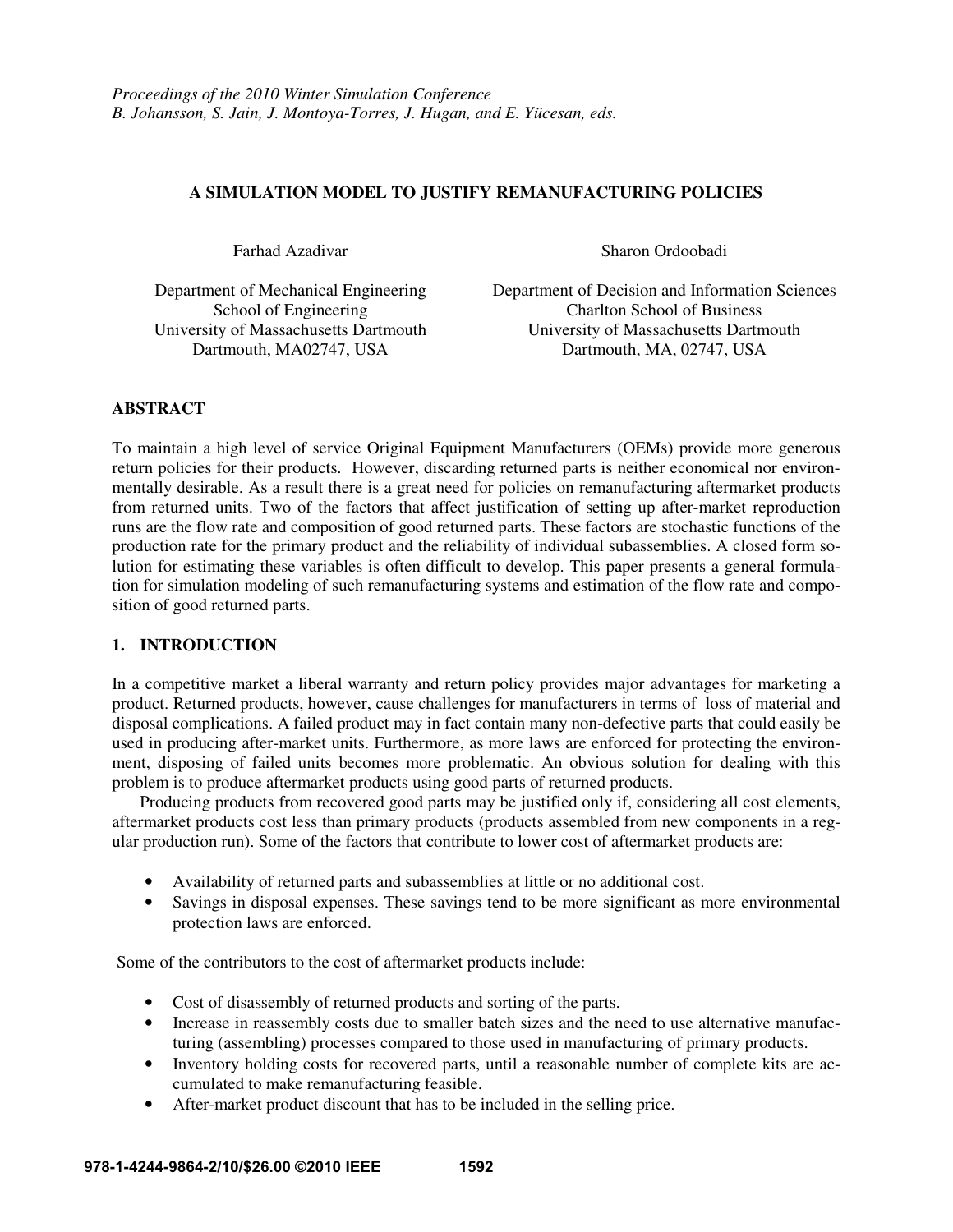Considering the above factors, the appropriate decision on whether to attempt recycling requires a tool to provide a reasonable estimate of the cost of a remanufactured product for comparison to that of the primary one. However, due to an uncertain supply chain for returned parts estimating the cost of an aftermarket product is a rather complicated stochastic function of many parameters. In particular, this cost depends highly on the lot sizes of kits of good returned parts that could be assembled into complete units.

This paper utilizes computer simulation to estimate the lot size of kits formed of good returned parts for a planning period. This is needed to estimate unit reassembling cost. The simulation model also estimates the inventory levels for returned parts, which is another critical factor contributing to aftermarket product costs. Using these estimates and other prevailing parameters of the system, a decision rule is developed to judge the feasibility of recycling returned parts.

 The rest of the paper is structured as follows. Section 2 presents a brief background on the subject. In Section 3 the system parameters are defined, the problem is formulated, and the proposed simulation approach is described. Application of the developed methodology to a typical system is covered in section 4 through a numerical example. Section 5 presents conclusions and remarks as well as a brief description of other dimensions of the problem that are being developed in the ongoing research.

### **2. BACKGROUND AND RESEARCH MOTIVATION**

Manufacturers choose to engage in reverse logistics and particularly product recovery to reduce production costs, meet customer demands, enhance their brand image, and protect after-market demands (Toffel 2004; Guide and Van Wassenhove 2002) The focus of the present research is on the remanufacturing function associated with the reverse supply chain of parts resulting from returned products. It is a known fact that many companies design their products with an eye on remanufacturing capabilities (Ferrer and Swaminathan 2006). Thus, here we offer a review of the decision models developed by researchers in the field of reverse supply chain with special focus on remanufacturing function.

 Toktay, Wein and Zenios (2000) address the challenges of inventory management in remanufacturing due to uncertainty of product returns. These researchers propose a queuing model to solve the management of product returns in a remanufacturing environment. An inventory control method is proposed by Teunter (2001) for production systems with reverse logistics. The simulation results indicate that the model leads to discounted cash flow (DCF) optimal inventory strategies. An analytical approach is presented by Jayaraman (2006) to address the production planning and control for closed-loop supply chains with product recovery. Teunter, Bayindir and Van Den Heuvel (2006) address the dynamic lot sizing problem for systems with product returns. The overall economics of the disassembly processes, and in particular the cost to disassemble is the focus of the research conducted by Das, Yedlarajiah, and Narendra (2000). Akçli & Bayindir (2008) analyze the impact of inventory holding cost of the recovered parts in a disassembly and recovery environment.

 Ferguson & Toktay (2006) analyze the competition between new and remanufactured products and identify conditions under which the firm chooses not to remanufacture its products. The study of a firm that produces new products in the first period and uses returned cores to offer remanufactured products along with new products in future periods is conducted by Ferrer & Swaminathan (2006). A bi-level optimization model is developed by Srivastava (2008) to determine the profitability of value recovery (VR) activities for three product categories. The result of the study shows that it is beneficial for manufacturing companies to implement remanufacturing and refurbishing operations to product returns.

 Although remanufacturing of products from recycled parts makes good intuitive sense in improving productivity and protection of the environment, the cited literature do not provide enough specific quantitative tools to assist economic justification of such activities. This paper presents a simulation based tool for making decisions on remanufacturing of products from good parts recovered from returned products by incorporating all the original production parameters.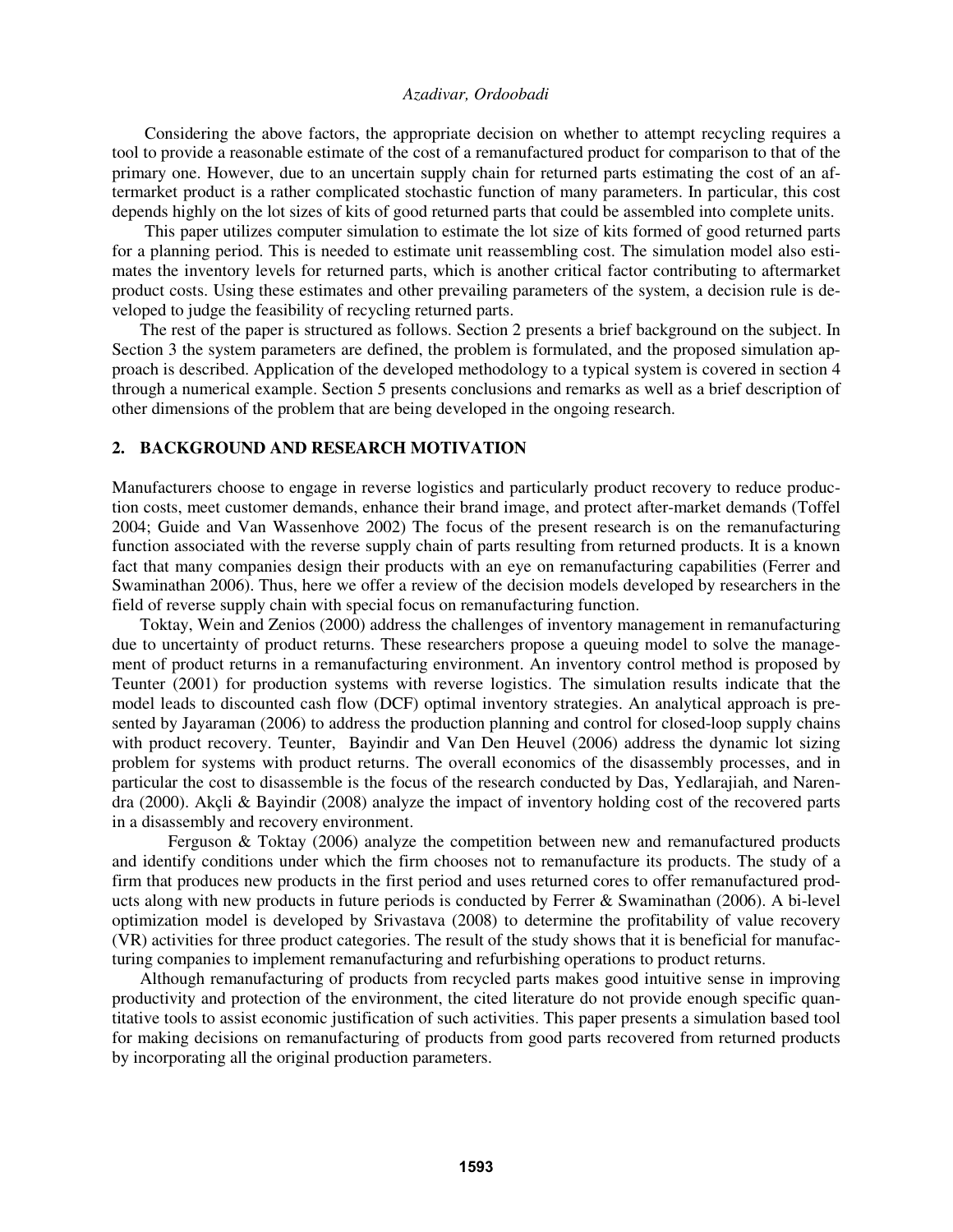### **3. PROBLEM FORMULATION**

To justify remanufacturing of aftermarket products this paper assumes that aftermarket products are sold at a price below that of the primary product and therefore each unit should cost less to produce. Two characteristics of the remanufacturing operation that have an important impact on remanufactured product cost are the lot sizes of kits formed from returned parts and their corresponding inventory levels. The assumption made here is that the returned parts are available at no cost. The actual cost items are considered to be those of disassembly and assembly of parts and the inventory carrying cost for holding returned parts until they form an appropriate lot size for a remanufacturing run. Lot sizes affect the reassembly cost because larger lots usually benefit from economy of scale. Inventory levels, on the other hand, affect the inventory carrying. Closed form solutions for estimating lot sizes and inventory levels are not readily available and simulation is perhaps the most efficient method for their evaluation. The way these variables are estimated and used in cost estimation is described below.

 The problem is formulated in a dimensionless environment. It is assumed that the production cost of a unit of primary product is 1 and the contribution of costs of subassemblies and parts used in the product as well as the cost of the assembly process are all stated in terms of fractions of the unit primary product cost. Also, even though remanufacturing may consist of some tasks other than assembly, the term "*reassembly"* is used to indicate all of the processes that are used to build a complete unit out of the recovered good parts/sub-assemblies. Furthermore, for simplicity and without loss of generality, the term *"part"* is used to refer to both parts and sub-assemblies. The cost of all processes involved in putting together an aftermarket product out of good returned parts is referred to as the *reassembly cost*. This cost excludes costs of individual parts and subassemblies. With these assumptions, components of unit costs of primary and aftermarket products are derived. This formulation is then used to compare the costs for primary and remanufactured products for any given primary production rate.

### **4. ESTIMATION OF COSTS**

### **4.1 Primary product cost**

The cost for a unit of primary product is expressed as:

$$
C_{PrimaryProduct} = C_{Primary Assembly} + \sum_{1}^{K} C_{Part_{k}} = 1.0
$$
\n(1)

Where,

*CPrimaryProduct*: Unit Primary Product Cost

K: Number of parts in the product

 $C_{Part\, k}$ ;  $k=1, K$  : Cost of part k as a fraction of unit primary product cost

CPrimaryAssembly: Primary Product Assembly Cost as a fraction of unit primary product cost. This cost includes the cost of all processes employed to build a unit of product excluding the cost of individual parts and subassemblies.

## **4.2 Remanufactured product cost**

The cost structure for remanufactured products is different from the above. Without loss of generality the cost allocation option proposed by Toktay & Wei (2006), where recycled parts are available at no cost, has been adopted. However, even with free parts the cost of aftermarket products may still be higher than the cost of primary products due to higher reassembly process cost, cost of disassembling and sorting of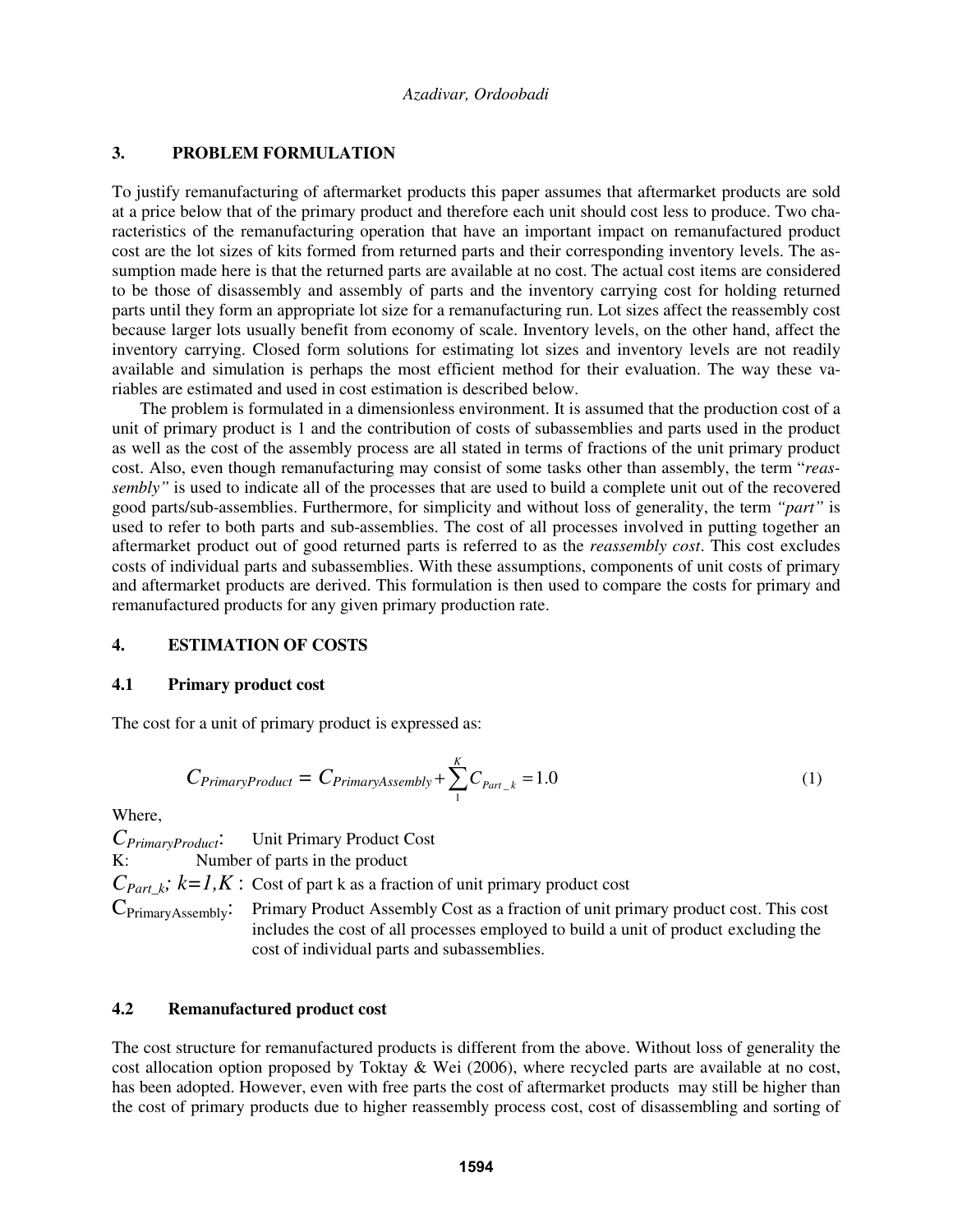parts from returned products, and inventory holding costs of recycled parts. Furthermore, since these products will be sold at after-market prices, a discount cost should be added to each unit. However, in cases where disposal costs are significant, the cost of disposal is considered as a negative expense (because recycling helps in saving these costs) and subtracted from the cost. Then the cost of a unit of remanufactured product, again in terms of fractions of the unit primary product cost, can be stated as:

$$
C_{Aftermarket} = C_{Reasonbly} + C_{InventoryCarrying} + C_{Disassemble} + C_{Discount}
$$
 (2)

Where

| $C_{Aftermarket}$ :       | Unit Aftermarket Product Cost                                                                |
|---------------------------|----------------------------------------------------------------------------------------------|
| $C_{\text{Reassembly}}$ : | Unit Reassembly Cost                                                                         |
|                           | $C_{InventoryCarrying}$ . Unit Inventory Carrying Cost allocated to each aftermarket product |
| $C_{Disassemble}$ :       | Unit Disassembly and sorting Cost allocated to each aftermarket product                      |
| $C_{Discount}$ :          | Unit Discount Cost                                                                           |

A short description of these terms is given below.

## **4.2.1 Unit reassembly cost (** $C_{\text{Reassembly}}$ **)**

It is assumed that all failed products are returned and included in the collection of good parts for reassembly. If the rate of return is affected by the ease of refund or replacement the effect could easily be accounted for by multiplying the return rate by a fraction proportional to the rate of return. It is also assumed that good parts recovered from returned products are sorted and placed in kits for each unit of aftermarket product. These kits are accumulated for a fixed period of time, *part accumulation period*, to form a reasonable lot size for starting a remanufacturing run as well as to accommodate regular scheduling plans. The reassembly cost for each recycled kit is assumed to be a decreasing function of the batch size of the accumulated kits. (As stated above the lot sizes of these bacthes are clearly a stochastic function of the primary production rate and the reliability of each part/subassembly type.) These lot sizes are also functions of the accumulation period as well as the way parts match to form a kit. Thus the function to estimate these lot sizes can be stated as:

$$
L_{Remanufacture} = g(R_{PrimaryProduct}, P_{FailureRate}, T_{Accumulation})
$$
\n(3)

**Where** 

| $L_{Remanufacture}$ : | Remanufacturing production lot size                                                                                 |  |  |
|-----------------------|---------------------------------------------------------------------------------------------------------------------|--|--|
| $R_{PrimaryProduct}$  | Primary production rate                                                                                             |  |  |
|                       | $P_{\textit{FailureRate}} = (P_{\textit{FailureRate}\_\mathit{k}}, \ k = 1, K)$ : A vector of failure rate of parts |  |  |
| $T_{Accumulation}$ :  | Duration of time the returned parts are accumulated                                                                 |  |  |
|                       |                                                                                                                     |  |  |

 Above relationship does not explicitly address the matching mechanism for parts to form kits; this is a complicated stochastic process and reinforces the need for simulation modeling. An interesting aspect of this phenomenon is that even if all parts have the same reliability, even in the long run, the difference between inventory levels of individual parts will be unbounded. This means not all good returned parts will find enough matches to form a complete kit.

 The decreasing function relating the unit reassembly cost to the remanufacturing production lot size,  $C_{\text{Reassembly}} = r(L_{\text{Remanufacture}})$ , can take many forms depending on the processes used for remanufacturing, but in general it will eventually be stabilized at a value beyond which the cost does not change. Also it is reasonable to assume that its minimum value, in general, will be greater than the assembly cost for the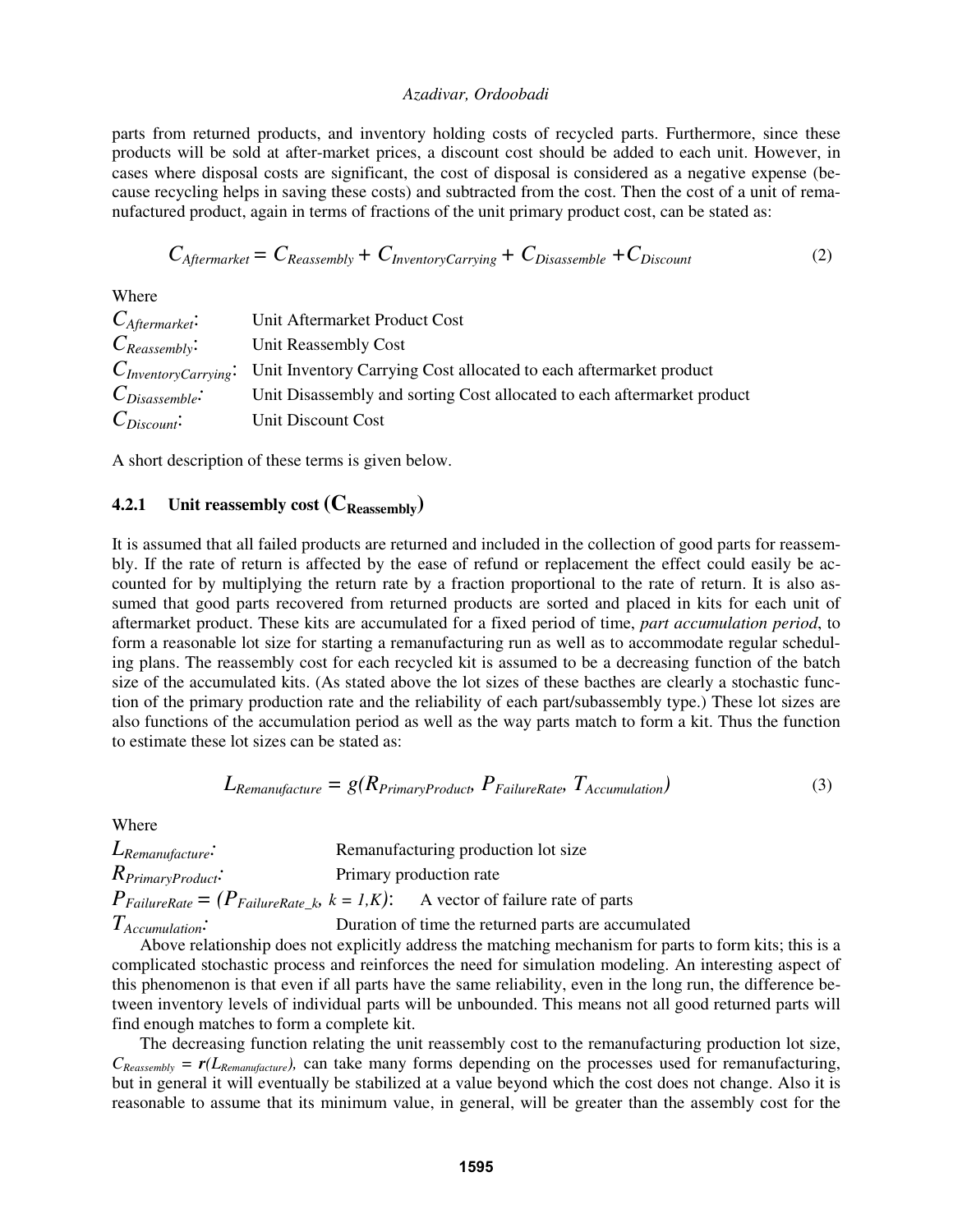primary product. The form assumed here is a decreasing hyperbolical function stabilizing beyond a certain value for the lot size. Once again to preserve the dimensionless nature of the problem the reassembly cost is stated as a fraction,  $M_{Reasonblv}$ , of the assembly cost of the primary product. That is:

$$
C_{Reassembly} = M_{Reassembly\_l} * C_{Primary Assembly} \tag{4}
$$

where  $M_{Reasonbly\_l}$  is the unit reassembly cost multiplier for lot size  $l = L_{Remanufacture}$  and  $C_{Reasonbly}$  and  $C_{Pri}$ *maryAssembly* are unit assembly costs for the remanufactured and the primary products as defined above.

### **4.2.1.1 Cost multiplier for reassembly of recycled lot sizes**

A typical hyperbolically decreasing multiplier for the assembly cost is shown in Figure 1 with parameters defined as follows:



Figure 1: Hyperbolic decreasing reassembly cost model

 $z = M_{\text{Reassembly } l}$ 

*v*: absolute minimum batch size to consider remanufacturing;

*s*: Multiplier for reassembly cost for each product with a lot size *v*;

*u*: batch size beyond which unit reassembly costs level off;

*t*: Multiplier for assembly cost for each product in lot sizes greater than *u.* 

 Values of *s, t, u*, and *v* depend on the nature of production process and should be considered as the input to the system.

Using above parameters the multiplier function will have the general form of:

$$
z = \frac{a}{l} + b \tag{5}
$$

within values of *u* and *v* and of a straight horizontal line for larger values than *u*. Parameters *a* and *b* can be estimated from the values of *s, t, u,* and *v* as follows.

$$
z = s \quad \text{for } l = v
$$
\n
$$
z = t \quad \text{for } l = u
$$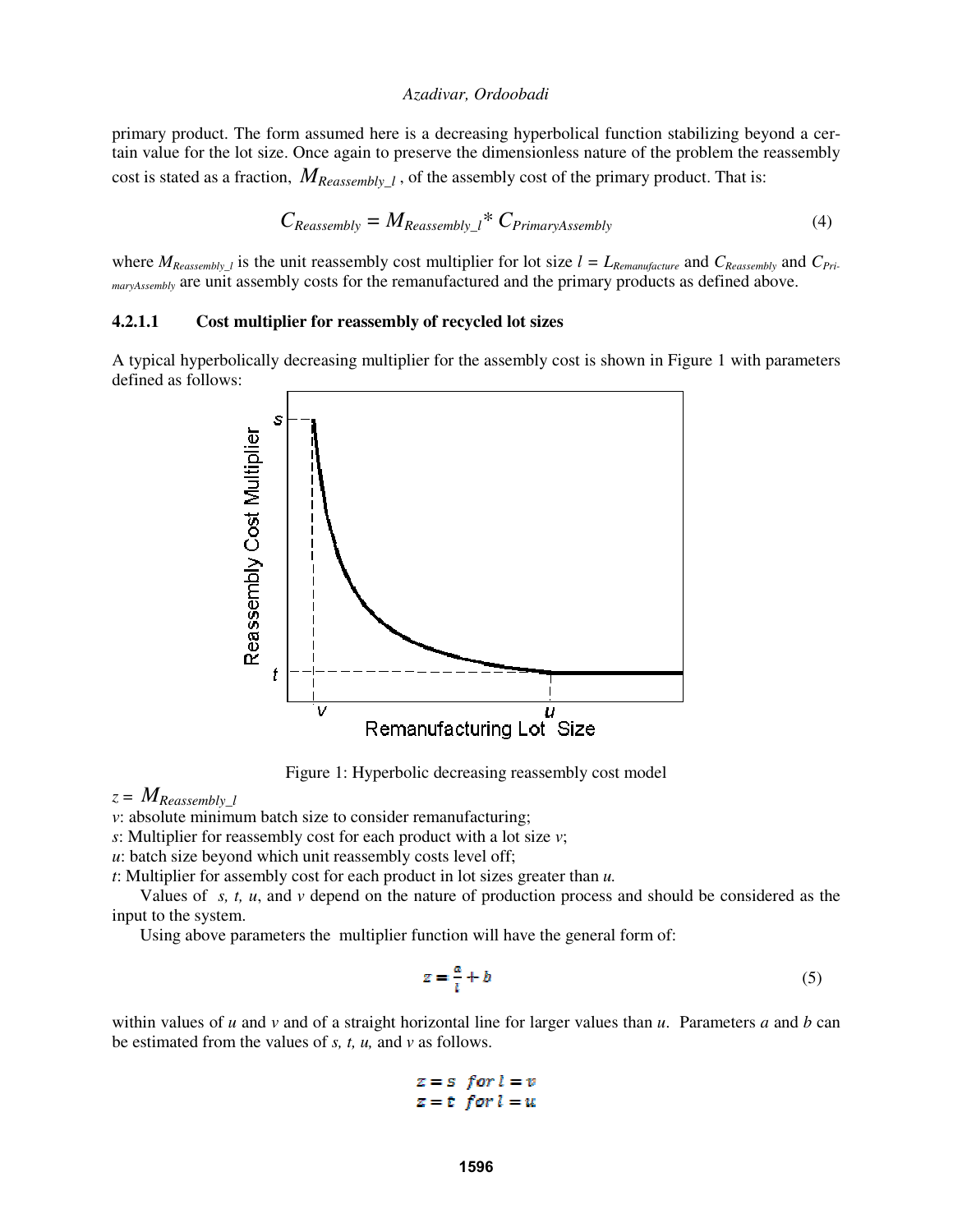$$
a = \frac{uw(s-t)}{u-v} \qquad and \quad b = \frac{tu-sv}{u-v} \tag{6}
$$

This cost multiplier will be a good approximation if reassembly cost per unit is assumed to consist of a one-time cost due to the set-up plus a fixed cost per unit.

# **4.2.2** Unit inventory carrying cost (C<sub>InventoryCarrying</sub>)

Inventory carrying costs for good parts allocated to each remanufactured product are estimated in the simulation model as follows:

- 1. Set a planning period.
- 2. Within this period estimate the holding time for each part before it is reassembled.
- 3. Multiply the holding time of each part by its corresponding inventory carrying cost per unit time.
- 4. Add all these costs and then divide the results by the total number of remanufactured products produced during the planning period.

# **4.2.3** Unit disassembly and sorting cost  $(C_{\text{Dissasemble}})$

Disassembly and sorting costs apply to all returned products even though the number of remanufactured products is smaller than the number of returned products (due to discarding of bad parts and not using all good parts). Thus the contribution of these costs to the unit cost of each remanufactured product are estimated by adding the costs for disassembling and sorting of all returned products and averaging the total over the number of remanufactured units.

# **4.2.4** Unit disposal costs (C<sub>Disposal</sub>)

If the disposal cost of each returned product is  $C_{Disposal}$  each remanufactured product causes a savings equal to this amount. As a result this cost should be deducted from the cost of an aftermarket product since it represents the revenue resulted from not paying for disposal. This justifies the consideration of a negative disposal cost for each unit of aftermarket product.

# **5. APPLICATIONS**

Using simulation to estimate all cost figures and eventually the total cost of an aftermarket product provides an efficient tool for making strategic decisions on recycling of returned parts. Obviously for a given primary production rate and a set of cost parameters specified above one can determine if building aftermarket products is feasible. Since in this formulation all cost items have been defined in terms of unit cost of the primary product, remanufacturing is justified if the estimated cost is less than 1. A more useful application will be to use this modeling approach to determine the breakeven point for the primary production rate beyond which recycling is profitable. Following numerical example will clarify this utility of the proposed simulation approach.

# **6. AN ILLUSTRATIVE EXAMPLE**

The primary product being considered consists of an assembly of 5 parts (subassemblies) each with a  $1\%$ chance of failing during the warranty period (99% reliability). Additional parameters of the system stated as fractions of the unit cost of the primary product are as follows: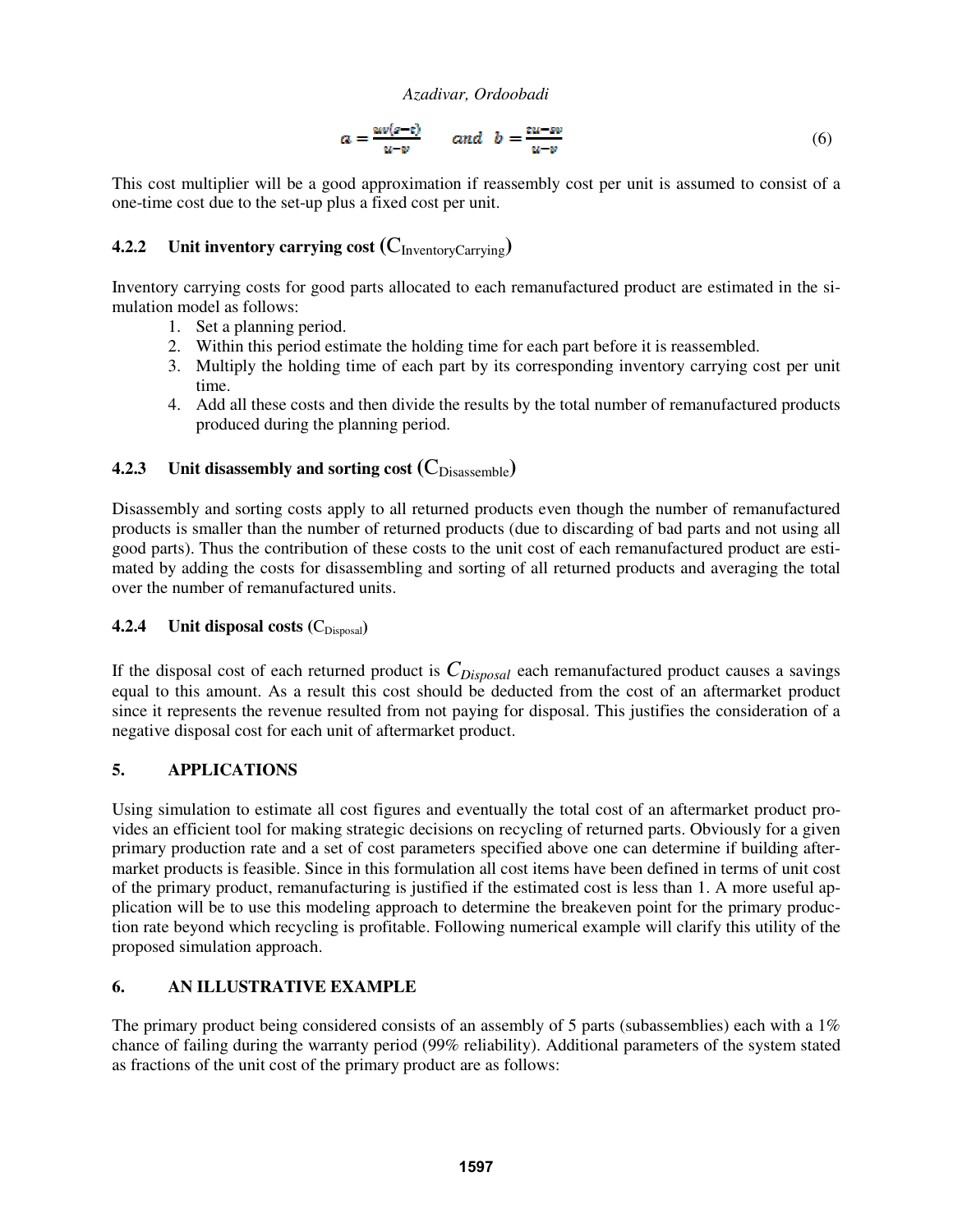Primary product  $cost = 1.00$ Assembly cost per unit of primary product  $= 0.20$ Total cost of all parts in a unit of primary product  $= 0.80$ Discount for remanufactured products sold as after-market units  $= 0.20$ Inventory carrying cost per unit per period  $= 0.0001$ Disassembly and sorting costs for each returned product  $= 0.1$ *v*: Minimum remanufacturing lot size = 10 *u*: Lot size beyond which reassembly cost does not change  $= 100$  $s$ : Reassembly cost multiplier for a lot size of  $10 = 6.5$ *t* : Reassembly cost multiplier for a lot size of  $100 = 2.0$ 

Parameters for the hyperbolic cost function can be estimated using equation 6 as:

$$
a = \frac{(100)(10)(6.5 - 2.0)}{100 - 10} = 50 \quad and \quad b = \frac{(2)(100) - (6.5)(10)}{100 - 2} = 1.50
$$

and the unit reassembly cost multiplier is determined as:

Unit Reasonably Cost Multiplier = 
$$
\begin{cases} z = \frac{50}{l} + 1.5 & \text{for } 10 \le l \le 100 \\ 2 & \text{for } l \ge 100 \end{cases}
$$

 A computer simulation model was built using ARENA and 20 replications were made for various values of primary production rates for a period of one year. A year is considered as 50 weeks of 40 hours each. Production rates are stated in terms of the number of products per week. Figure 2 shows the average cost of aftermarket product as a function of primary production rates. An example for how the numbers for this figure are calculated is as follows:



Figure 2: Remanufactured Units Costs as a Function of Primary Production Rate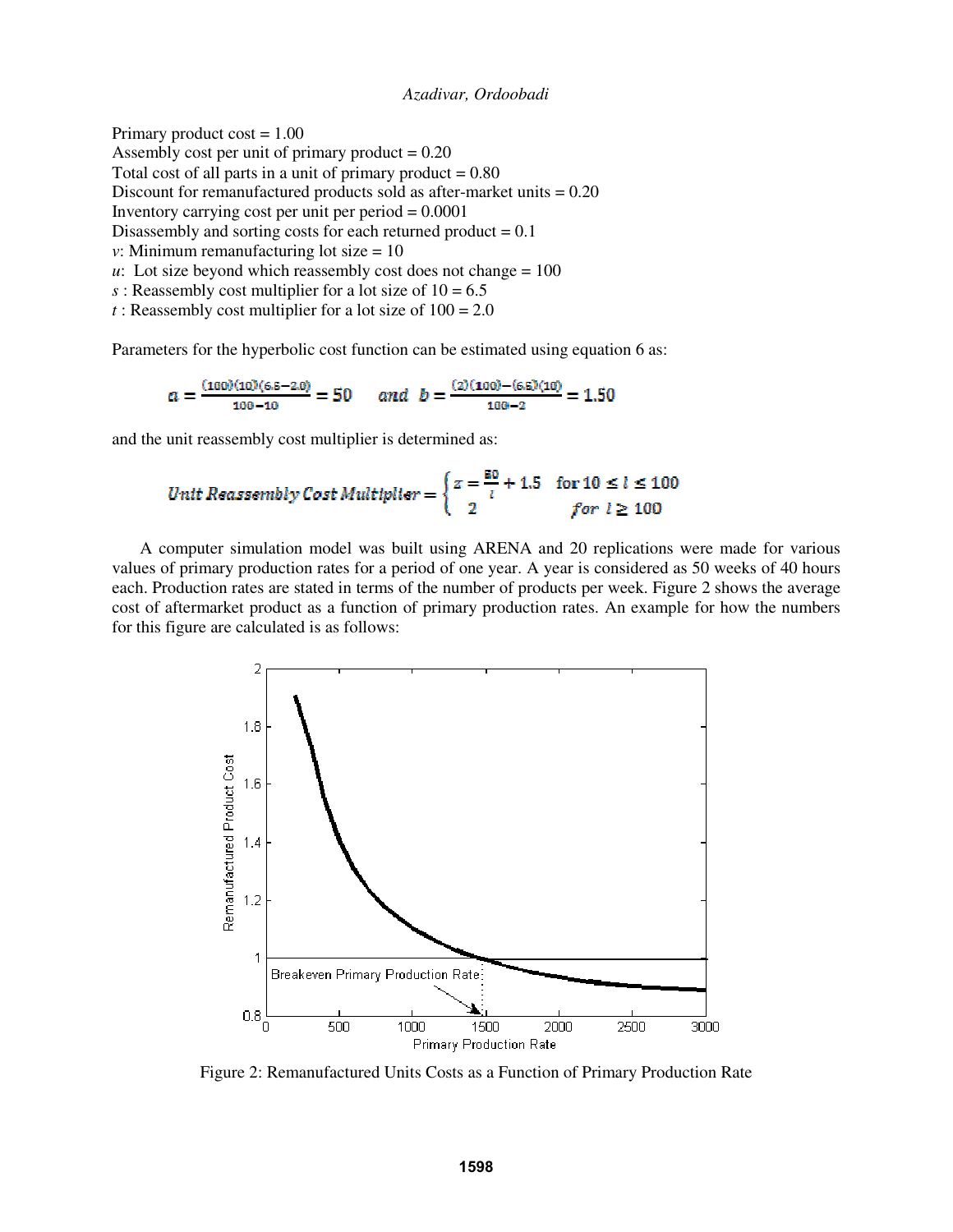For a production rate of 1000 the simulation model provides the following results:

Recycle lot size = 37.627, Unit sorting cost =  $0.129$ , Rework holding cost = 0.252.

From these numbers reassembly cost multiplier can be estimated as  $z = \frac{50}{37.63} + 1.5 = 2.828$  resulting a Reassembly cost of  $2.828*0.2 = 0.565$ . Adding all these costs plus the discount cost of 0.2 results in a total cost for a unit of remanufactured product as 1.102 times the primary product cost.

 As indicated in the figure the breakeven point for primary production rate is close to 1500 units per week. If the primary production rate is higher than this breakeven point, remanufactured products' cost will be less than those of the primary products justifying the remanufacturing decision. For lower production rates, remanufactured products will cost more than the primary products, obviously discouraging the remanufacturing decision.

### **7. CONCLUSIONS AND SUGGESTIONS FOR FUTURE RESEARCH**

This study presented a quantitative approach for making decisions on whether to recycle the good parts recovered from returned products into remanufactured products that could be sold at after-market prices. It addressed the complicated issue of estimating the flow of good parts recovered from returned products to form reasonable batch sizes for remanufacturing production runs. In particular it demonstrated how a simulation model can be used to estimate very complicated parameters that affect justification of a remanufacturing policy.

 The proposed method was developed using a number of relatively reasonable assumptions for the production and cost parameters. These assumptions included fixing a specific time period for accumulation of good parts to form a reasonable number of complete kits. Also, even though the formulation was presented in general terms, the long range accumulation of good parts that do not find their matches, especially when the reliabilities are different for different parts, was not considered. As a matter of fact the preliminary research has indicated that even with the same values of reliability for all parts, still the difference among quantities of different parts may not be bounded. In addition there are also opportunities for building simulation models for cases where bad parts are replaced by new parts to complete kits for recycled products. Clearly adding new parts will increase the material cost but may reduce or even eliminate inventory carrying costs. These and other expansions of the problem are being studied and will be presented in future publications.

#### **REFERENCES**

- Akçali, E., and P.Z. Bayindir. 2008. Analyzing the effects of inventory cost setting rules in a disassembly and recovery environment. *International Journal of Production Research,* 46(1), 267-288.
- Das, S., P. Yedlarajiah, and R. Narendra. 2000. An approach for estimating the end-of-life product disassembly effort and cost. *International Journal of Production Research,* 38(3), 657-673.
- Ferrer, G., and J.M. Swaminathan. 2006. Managing new and remanufactured products. *Management Science*, 52(1), 15-26.
- Ferguson, M., and L.B. Toktay. 2006. The effect of competition on recovery strategies. *Production and operations management*, 46(3), 351-368
- Guide, D.V.R., and L.N. Van Wassenhove. 2002. The Reverse Supply Chain. *Harvard Business Review*, February, 24-24.
- Jayaraman, V. 2006. Production planning for closed-loop supply chains with product recovery and reuse: an analytical approach. *International Journal of Production Research*, 44(5), 981-998.
- Srivastava, S. 2008. Value recovery network design for product returns. *International Journal of Physical Distribution & Logistics Management,* 38(4), 311-331.
- Teunter, R. H. 2001. A reverse logistics valuation method for inventory control. *International Journal of Production Research*, 39(9), 2023-2035.